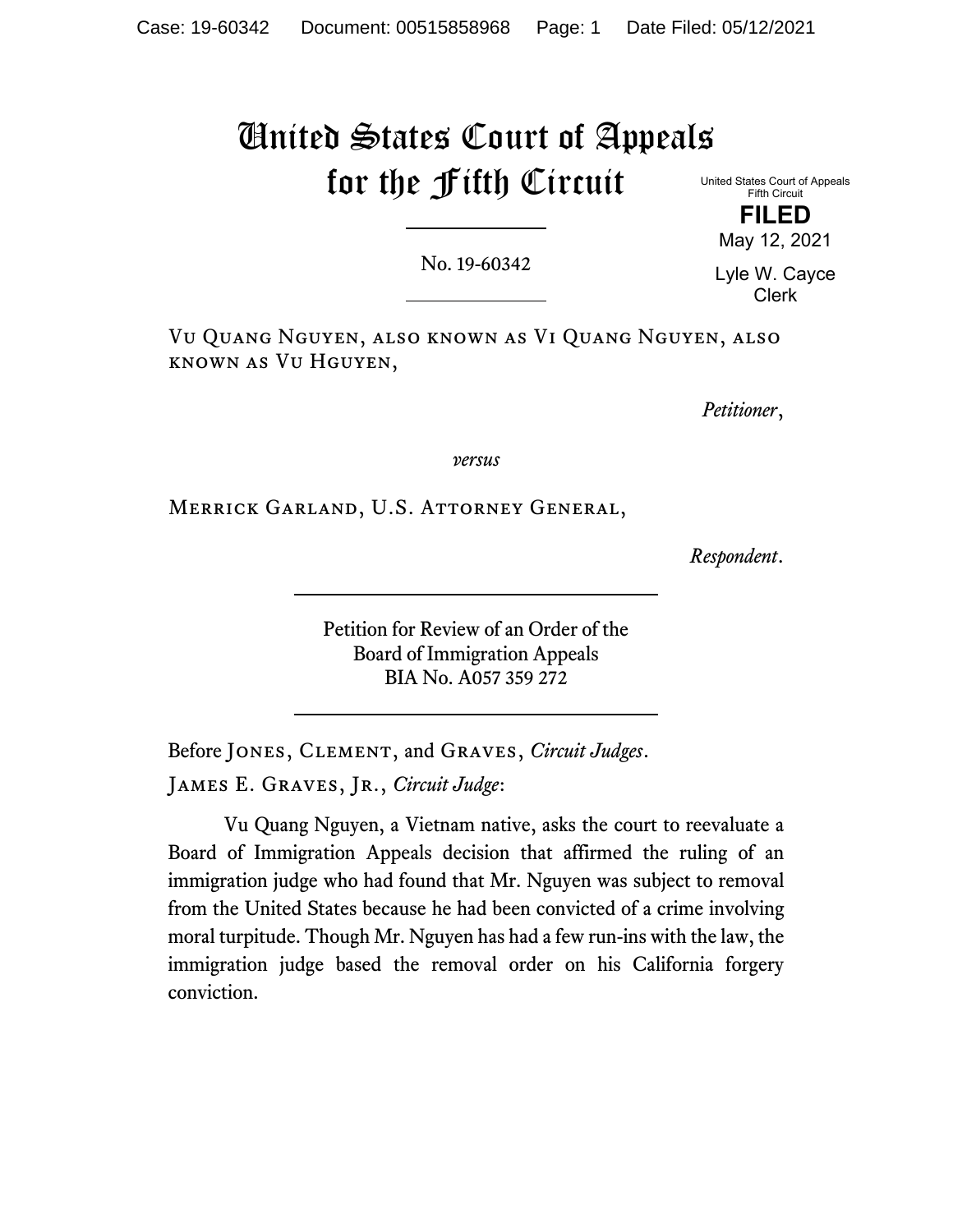To prove the conviction's existence, the Department of Homeland Security submitted a plea agreement and terms of probation form. The form shows that Mr. Nguyen pleaded guilty to forgery, details the facts, and shows that he received a sentence of 240 days in jail and three years of probation. Mr. Nguyen, his lawyer, the prosecutor, interpreter, and the deputy clerk of court all signed the plea agreement. The deputy clerk stamped the agreement as filed. Though this signed, stamped, and filed document lacks a judge's signature, we hold that it can serve as clear and convincing evidence of a conviction and therefore deny Mr. Nguyen's petition for review.

I.

Mr. Nguyen was admitted to the U.S. as a lawful permanent resident in 2004. California authorities arrested him multiple times between 2010 and 2011. Records show that he entered guilty pleas for three counts of burglary, three counts of false presentation of identifying information, and one count of forgery.

In 2018, authorities apprehended Mr. Nguyen at George Bush Intercontinental Airport where he applied for admission to the U.S. as a lawful permanent resident. DHS served him with a Notice to Appear and charged him with removability pursuant to 8 U.S.C.  $\S$  1182(a)(2)(A)(i)(I) as an alien convicted of a crime involving moral turpitude.

Mr. Nguyen appeared before the immigration judge and admitted the allegations regarding his nationality but denied the charges related to his forgery conviction. He did not file an application for relief from removal but instead challenged the grounds for removal. He argued that the document presented, the "Advisement and Waiver of Rights for a Felony Guilty Plea" that includes a "Terms and Conditions of Felony Probation" page, was insufficient to establish the existence of a conviction under 8 U.S.C. § 1101(a)(48)(A) by clear and convincing evidence. Mr. Nguyen admitted that he signed the plea agreement form and accepted that forgery is a crime involving moral turpitude. But he instead argued that the form did not show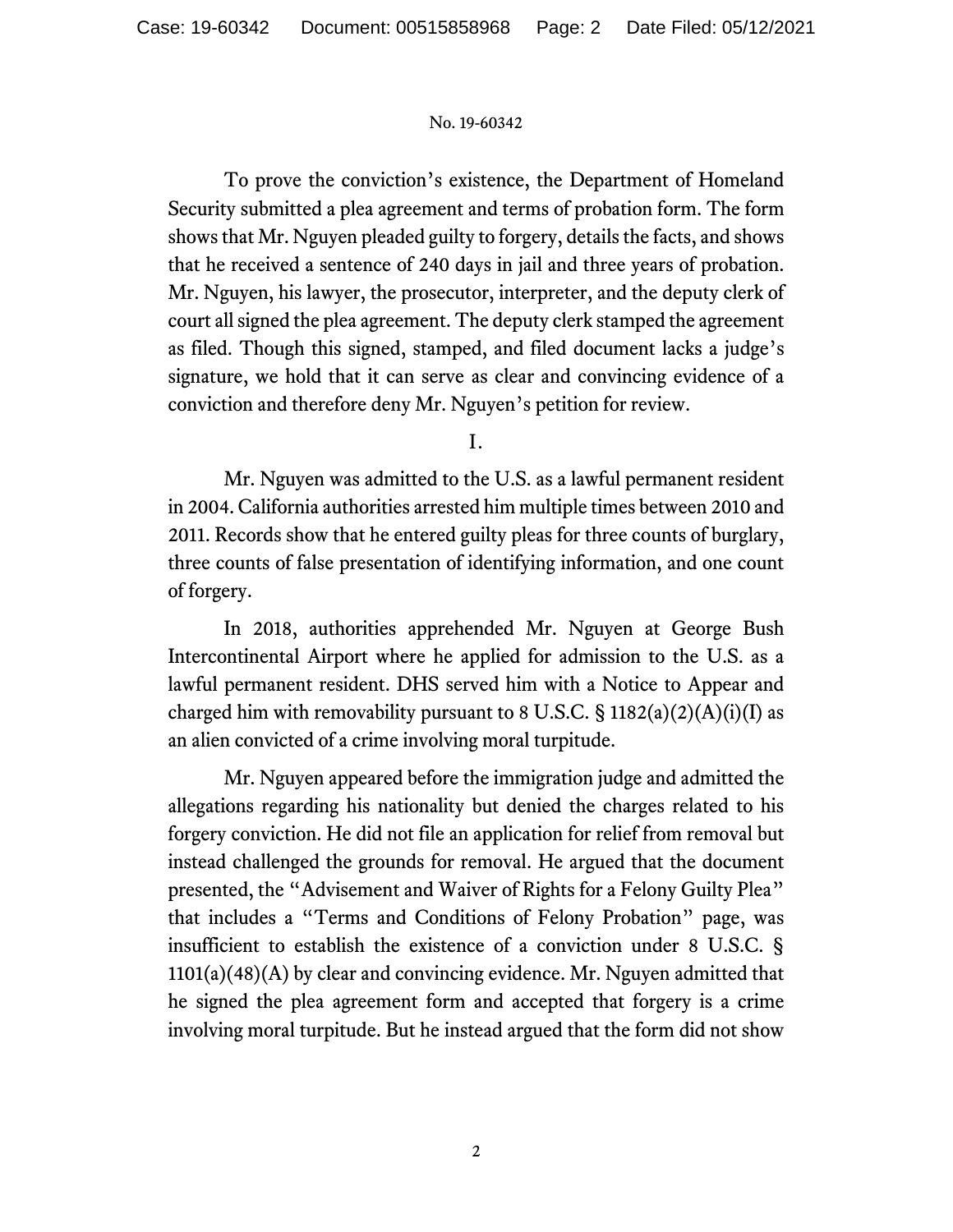an adjudication of guilt because it lacked a judge's signature and failed to show that a judge or jury had imposed a sentence.

The immigration judge rejected these arguments because the plea agreement was signed by Mr. Nguyen, his defense counsel, and the prosecutor and was stamped as filed and signed by the deputy clerk. The form showed that Mr. Nguyen pleaded guilty to the charged offenses and specified the agreed disposition of 240 days in jail with credit for time served and three years of probation. Accordingly, the immigration judge found that the form was clear and convincing evidence of a criminal conviction because it contained an indication of guilt and the sentence imposed. Based on the clear and convincing evidence of a forgery conviction, the immigration judge ordered that Mr. Nguyen be removed.

Mr. Nguyen appealed and raised the same arguments before the Board of Immigration Appeals. But it too found that the form was clear and convincing proof of a forgery conviction and concluded that the signed and stamped plea agreement constituted an "official record of plea, verdict, and sentence" for Mr. Nguyen's forgery offense. 8 U.S.C. § 1229a(c)(3)(B)(ii). Mr. Nguyen filed a timely petition for review.

# II.

Due to a jurisdiction-stripping provision, this court generally lacks jurisdiction to review removal orders of aliens convicted of a crime involving moral turpitude. 8 U.S.C. §§ 1252(a)(2)(C), 1182(a)(2)(A)(i)(I). But the provision creates an exception that allows us to review constitutional claims and questions of law. § 1252(a)(2)(D); *see Guerrero-Lasprilla v. Barr*, 140 S. Ct. 1062 (2020). We conclude we can address a legal question like whether 8 U.S.C. § 1101(a)(48)(A) requires DHS to produce a document bearing a judge's signature to prove the existence of a conviction. While such questions of law are reviewed de novo, we give "deference to the BIA's interpretation of immigration statutes unless the record reveals compelling evidence that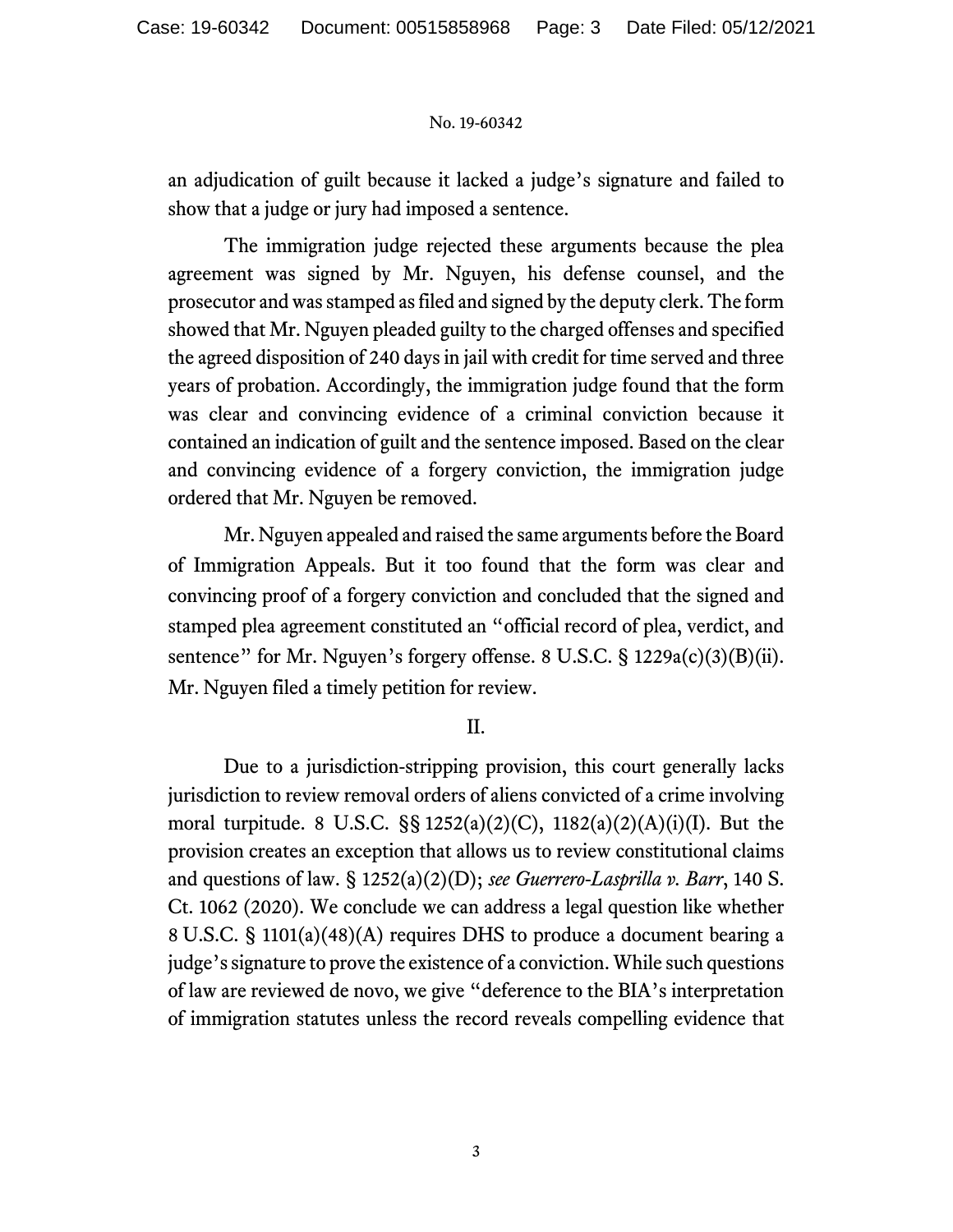the BIA's interpretation is incorrect." *Mikhael v. INS*, 115 F.3d 299, 302 (5th Cir. 1997).

## III.

Section 1101(a)(48)(A) defines "conviction" as a "formal judgment of guilt." Mr. Nguyen takes the idea that a formal judgment of guilt requires a judge's signature from *Singh v. Holder*, 568 F.3d 525 (5th Cir. 2009). In that case, the panel was trying to determine whether the date of conviction was the date the jury entered a verdict or the date a judge imposed a sentence. *Id.* at 526-27.

Singh had fled after a jury found him guilty of unlawful wounding in 1987 but before sentencing. *Id.* His flight resulted in over a ten-year gap between the jury's verdict and the imposition of a sentence, which was finally imposed in 1998. *Id.* To deny him naturalization rights, INS had to show that the conviction occurred after 1990. *Id.* at 527. The panel looked to section 1101's definition of conviction for guidance and concluded that the conviction occurred at the time of sentencing. *Id.* at 530-31.

When interpreting section 1101, the panel followed the lead of both the Second and Third Circuits, which had defined "judgment of guilt" by reference to the analogous term "judgment of conviction" found in Federal Rule of Criminal Procedure 32(k)(1). *Id.* (citing *Puello v. Bureau of Citizenship and Immigr. Servs.*, 511 F.3d 324, 329 (2d Cir. 2007); *Perez v. Elwood*, 294 F.3d 552, 562 (3d Cir. 2002)).<sup>1</sup> The rule provides that "[i]n the judgment of conviction, the court must set forth the plea, the jury verdict or the court's findings, the adjudication, and the *sentence*." FED. R. CRIM. P. 32(k)

<sup>&</sup>lt;sup>1</sup> Federal Rule of Criminal Procedure  $32(k)(1)$  reads:

*In General.* In the judgment of conviction, the court must set forth the plea, the jury verdict or the court's findings, the adjudication, and the sentence. If the defendant is found not guilty or is otherwise entitled to be discharged, the court must so order. The judge must sign the judgment, and the clerk must enter it.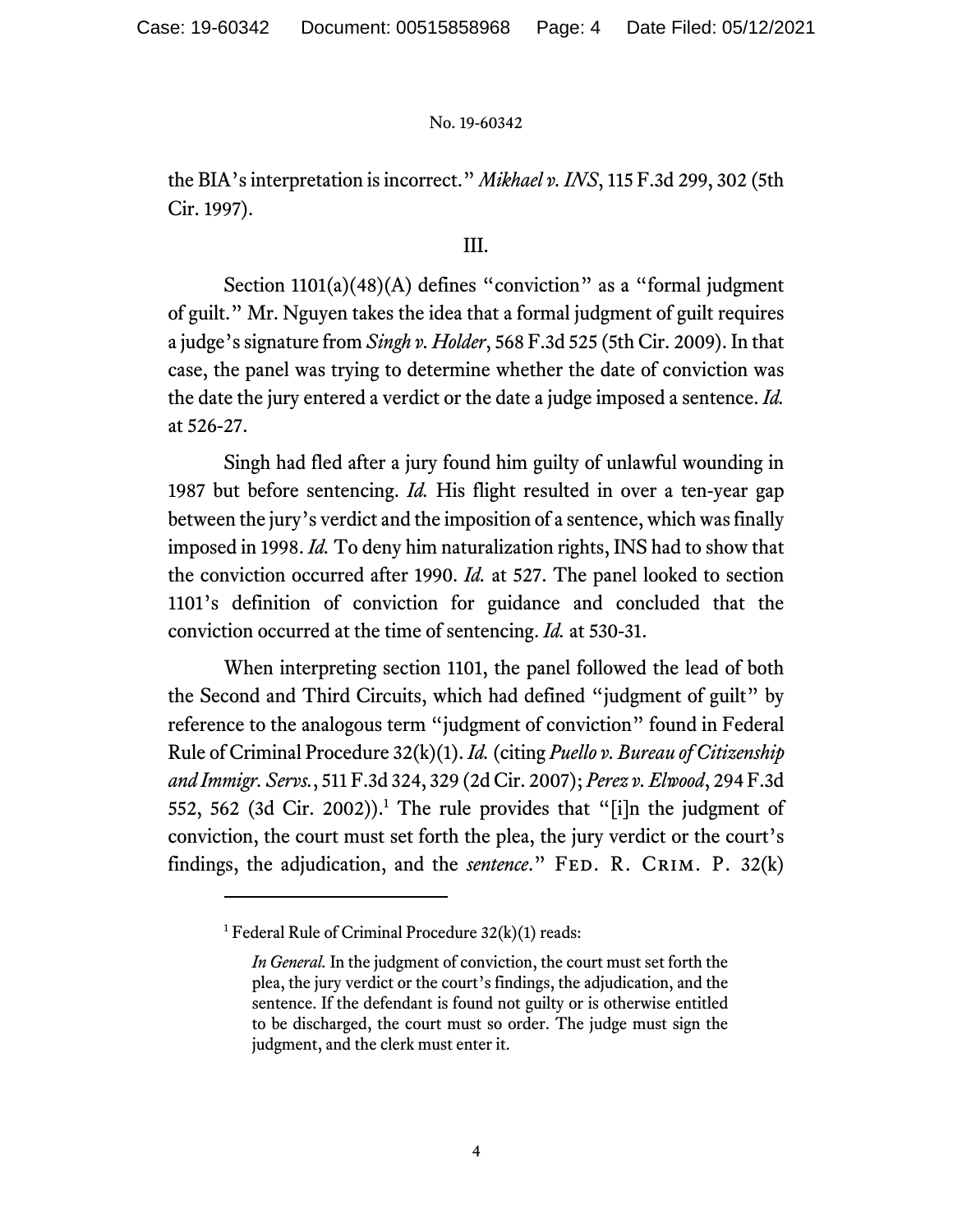(emphasis added). The panel took this to mean that without a sentence there is no judgment of guilt or judgment of conviction and thus no conviction. The *Singh* panel remarked that such an understanding aligns with the Supreme Court's pronouncement that "'[f]inal judgment in a criminal case . . . means sentence. The sentence is the judgment.'" 568 F.3d at 530 (quoting *Corey v. United States*, 375 U.S. 169, 174 (1963)).

While the *Singh* panel relied on part of Rule 32(k) as one piece of an argument to establish that a conviction occurs when the court imposes a sentence, Mr. Nguyen insists we should adopt all of Rule  $32(k)$ 's requirements into section 1101's definition of conviction, in particular the one that the "Judge must sign the judgment, and the clerk must enter it." Fed. R. Crim. P. 32(k).

But no court has imported all of Rule  $32(k)$ 's requirements into section 1101's definition of conviction and found that the documents offered as proof must include a judge's signature. The Second Circuit dispelled the notion that section 1101's definition of conviction includes all of Rule 32(k)(1)'s requirements in *Singh v. Department of Homeland Security*, 526 F.3d 72 (2d Cir. 2008). There the court found that a Conditions of Probation document signed only by Singh and the clerk of court could serve as proof of a conviction because it was an official record of a sentence. *Id.* at 79.

Mr. Nguyen's signature argument also runs headlong into problems with another portion of the Immigration and Nationality Act, specifically, section  $1229a(c)(3)(B)$ . That section offers a list of documents that "shall constitute proof of a criminal conviction." 8 U.S.C.  $\S$  1229a(c)(3)(B). The list includes not only documents like an official record of plea, verdict, and sentence but also documents like a docket entry from court records that indicates the existence of a conviction; official minutes of a court proceeding or a transcript of a court hearing in which the court takes notice of a conviction; and an abstract of conviction prepared by the court in which a conviction was entered.  $\S 1229a(c)(3)(B)(ii)-(v)$ . Not all of these documents